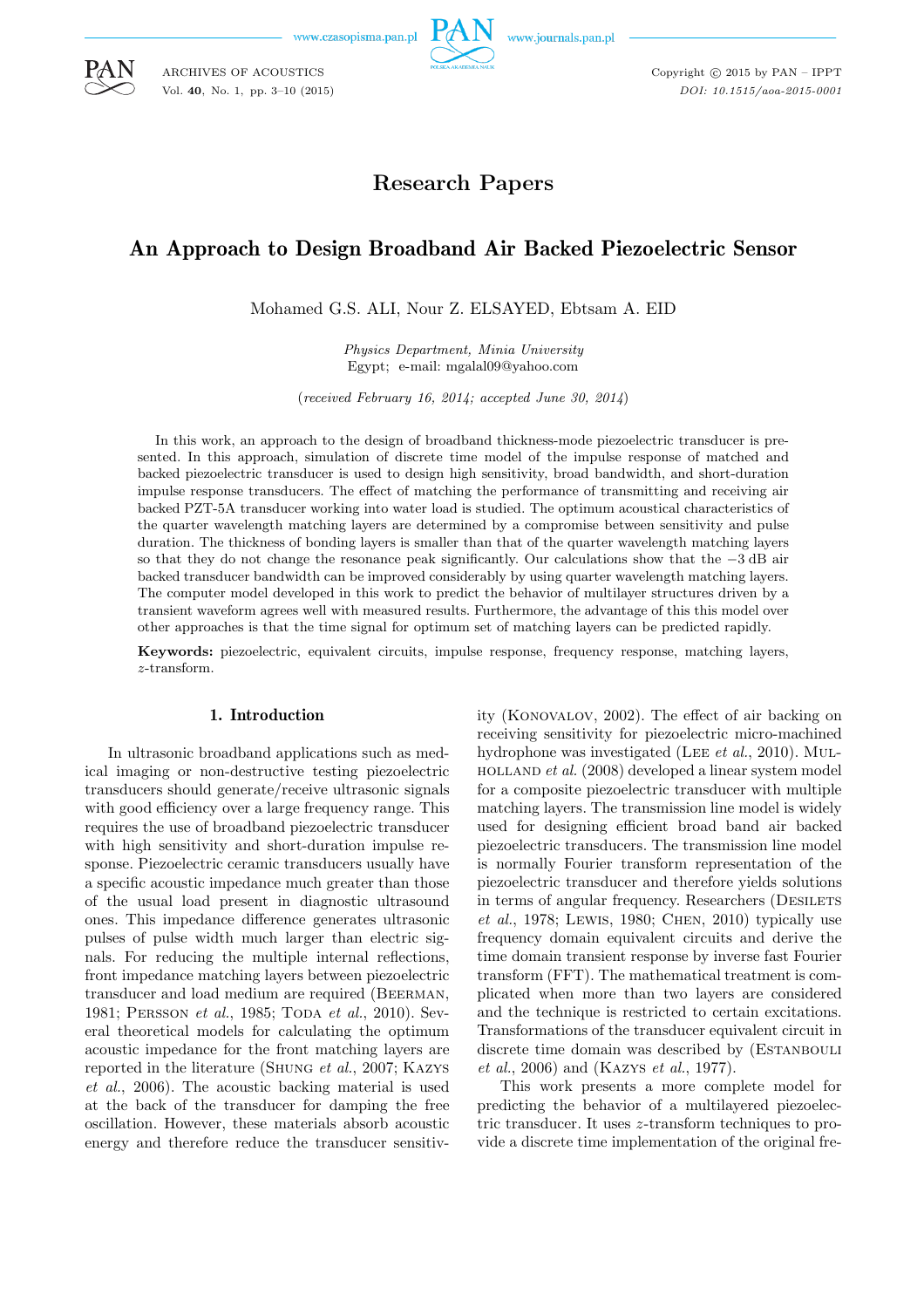quency domain circuit of Mason (BERLINCOURT *et al.*, 1964; Kazys, 1978). The optimum acoustical characteristics of the matching layers are determined by defining a compromise between the sensitivity and the duration time of the impulse response. Also the effect of bonding layers on the resonance frequency of a transducer is studied.

### 2. Transducer equivalent circuits

Transducer performs the conversion of electrical energy into mechanical energy and vise verse (Ali *et al.*, 2012). There is a fundamental relationship between the properties of the transducer and the quality of the resulting image; a several techniques have been developed for modelling transducer behaviour and hence predicting the required system response. Many computer models that describe the behaviour of ultrasonic piezoelectric transducer are currently available (YAACOB *et al.*, 2011; SHERRITY *et al.*, 1997; TODA *et al.*, 2012). In this paper a simulation is applied using the developed computer model (Ali, 1999) to evaluate the discrete time response. The computer model is split into two parts. First, the basic transfer function of the loaded piezoelectric element is evaluated in discrete form using the Z-transform technique. Second, the discrete time responses obtained in that way are processed by a nested set of digital filter operations that simulate the reverberation in the coupling layers connected to the transducer and the backing and medium load.

The three required transfer functions of the transducer depicted in Fig. 1 are: a voltage transfer function relating the excitation voltage  $(V_s)$  to the voltage developed across the transducer terminals  $(V)$ ; a transmit transfer function relating the force generated  $(F_0)$ to a voltage excitation  $(V_s)$ ; and a receiver transfer function relating the force incident on the transducer front face  $(F_i)$  to the voltage developed across the transducer terminals  $(V)$ . The basis for the development of the expression for the above transfer functions is a generalization of the circuit of Fig. 1. The generalized circuit depicted in Fig. 2 will allow the simple derivation of the transfer function. From this circuit particularly simple transfer functions and impedances can be expressed as described below:

$$
\frac{V}{V_s} = \frac{sC_0R_M - \phi^2}{sC_0[1 + sC_0R_s]R_M - \phi^2},\tag{1}
$$

$$
\frac{V_{RM}}{V_s} = \frac{sC_0R_M}{sC_0[1 + sC_0R_s]R_M - \phi^2},
$$
 (2)

$$
\frac{V}{V_M} = \frac{sC_0R_M}{sC_0[1 + sC_0R_s]Z_A - \phi^2},
$$
(3)

$$
R_s = \frac{sC_0[1 + sC_0R_s]Z_A - \phi^2}{sC_0[1 + sC_0R_s]Z_A}.
$$
 (4)



Fig. 1. Equivalent circuit of the piezoelectric transducer:  $V_s$ excitation voltage;  $C_0$  static capacitance of the piezoelectric element;  $\phi$  electrical to mechanical conversion factor;  $Z_A$ ,  $Z_B$  distributed components of the familiar 'T' equivalent circuit of a transmission line;  $Z_r$ ,  $Z_s$  acoustic impedance of the materials in contact with the front and back face of the piezoelectric element;  $F_0$  transmitted force;  $F_i$  received force; and  $V$  voltage seen across the terminals of the transducer.



Fig. 2. Simplified general circuit.  $R_M$  represents two impedance.

For the case of no incident force on the face of the transducer, from Fig. 1,  $R_M$  is seen to be the impedance looking into center tapped transmission line terminated by distributing impedances  $Z_r$  and  $Z_s$ . This is shown in Fig. 3, from which it can be seen that:

$$
R_m = \frac{2Z_A Z_B + Z_B^2 + (Z_A + Z_B)(Z_r + Z_s) + Z_r Z_s}{2Z_B + Z_r + Z_s}.
$$
 (5)

In Fig. 1  $Z_A$  and  $Z_B$  represent the distributed components of the familiar  $T$  equivalent circuit of a transmission line. However, in this case  $Z_A$  and  $Z_B$  have a mechanical interpretation:

$$
Z_A = \frac{2Z_C}{e^{sX/V} - e^{-sX/V}}\tag{6}
$$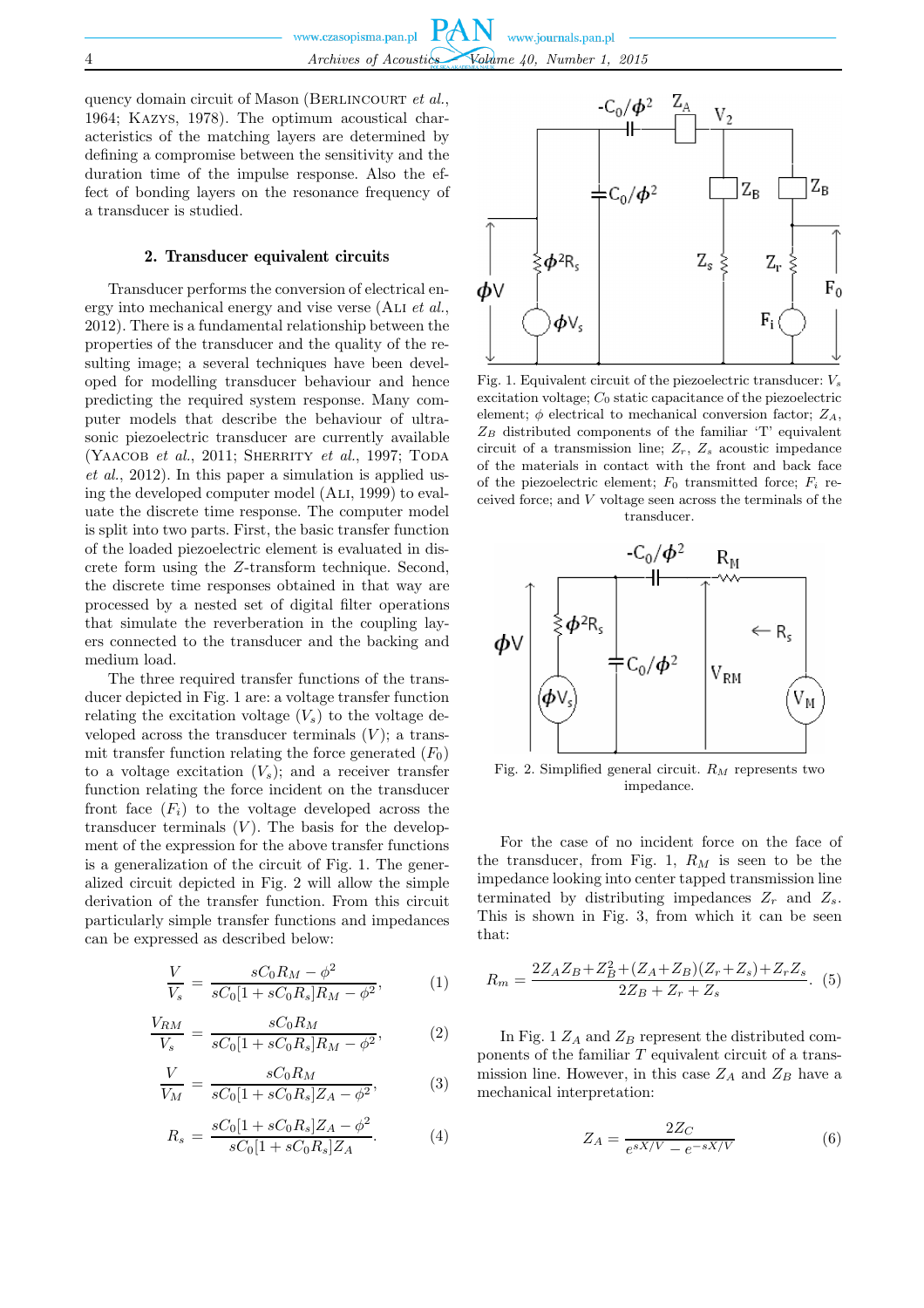*M.G.S. Ali, N.Z. Elsayed, E.A. Eid – An Approach to Design Broadband Air Backed Piezoelectric Sensor* 5

www.journals.pan.pl



Fig. 3. The equivalent circuit of the impedance  $R_M$  which is that looking into a center tapped transmission line terminated with impedance  $Z_r$  and  $Z_s$ .

and

$$
Z_B = Z_C \frac{1 - e^{-sX/V}}{1 + e^{-sX/V}},
$$
\n(7)

where  $Z_C$  is the acoustic impedance of the piezoelectric element and V is the velocity of compression waves in the piezoelectric material. The term  $X/V = T_P$  represents the time delay for an acoustic wave to propagate from one face of the piezoelectric element to the other. It is clear that a number of discrete time intervals can approximately represent the time delay  $T_P = m_0$ T, where  $m_0$  is an integer and T is the sampling period. Oppenheim *et al.* (1975) and Jury (1964) discussed the properties of z-transform and its relationship to the Fourier and Laplace transform. In terms of the Laplace transform, the time delay  $\exp(-sX/V)$  approximates to  $\exp(-sm_0T) = z^{-m_0}$ , where the substitution  $z = \exp(sT)$  has been made and the approximate time delay is given in terms of the z-transform. The impedance of  $R_M$ ,  $Z_r$ ,  $Z_s$ , and  $R_s$  can be presented as polynomial quotient expression:

$$
R_M = \frac{R_{Mnum}}{R_{Mden}}, \t Z_r = \frac{Z_{rnum}}{Z_{rden}},
$$
  

$$
Z_s = \frac{Z_{snum}}{Z_{sden}}, \t R_s = \frac{R_{snum}}{R_{sden}}.
$$
 (8)

#### *2.1. The voltage response (voltage-voltage)*

Substituting the above expression into Eq. (1) produces the full expression for the voltage transfer function:

$$
V = \frac{V_s R_{\text{sden}} [sC_0 R_{M\text{num}} - \phi^2 R_{M\text{den}}]}{sC_0 [R_{\text{sden}} + sC_0 R_{\text{snum}}] R_{M\text{num}} - \phi^2 R_{M\text{den}}}.
$$
 (9)

# *2.2. The transmit response (voltage-force)*

The calculation of transmission and reception transfer functions involves a two-step procedure. For

the transmit response, first the response at the point labeled  $V_2$  in Figs. 1 and 3 is obtained. Next the transmitted force across the matching layers is calculated from the response at  $V_2$ . From Fig. 3 it can be deduced that

$$
10V_s = \frac{[Z_B^2 + Z_B(Z_r + Z_s) + Z_r Z_s]V_{RM}}{a^*}
$$
 (10)

where

$$
a^* = 2Z_A Z_B + Z_B^2 + (Z_A + Z_B)(Z_{RF} + Z_{RB}) + Z_{RF} Z_{RB},
$$

where  $Z_{RB}$  and  $Z_{RF}$  are terminating impedances at the back and front of the transducer assembly respectively, that is the material of infinite length. From Eq. (2), Eq. (10) becomes

$$
V_2 = \frac{s\phi C_0[Z_B^2 + Z_B(Z_r + Z_s) + Z_r Z_s]V_s}{b^*},
$$
 (11)

where

$$
b^* = sC_0[1 + sC_0R_s][2Z_AZ_B + Z_B^2
$$
  
+  $(Z_AZ_B)(Z_r+Z_s)+Z_rZ_s]-\phi^2[2Z_B+Z_r+Z_s].$ 

In this work, using four matching layers and the transfer of force through these layers (Ali, 1999) from piezoelectric element of impedance  $Z_c$  to an impedance  $Z_r$ , the final expression for the transmit response can be obtained by substituting Eqs. (6) and (7) into Eq. (11) and rearranging. It can be shown that:

$$
F_0 = \frac{c^*}{2[1 + Ar_0 z^{-m_0} + (r_0 + z^{-m_0} B]},\tag{12}
$$

where

$$
c^* = V_2[1 + (1 + r_1)(1 + r_2)(1 + r_3) \cdot (1 + r_4)z^{-(m_0 + m_1 + m_2 + m_3 + m_4)}],
$$

where  $A$  and  $B$  are functions of the reflection coefficients  $(r_0, r_1, r_2, r_3, r_4)$  referring to the interface between the layers;  $m_0$ ,  $m_1$ ,  $m_2$ ,  $m_3$ ,  $m_4$  integer numbers (Ali, 1999).

#### *2.3. The receiver response (force-voltage)*

Upon reception, the force transfer across an arbitrary number of matching layers has to be calculated. This involves the impedance of far side of the last layer being that of the impedance looking into the transducer from the front face of the piezoelectric element,  $Z_{eq}$  as shown in Fig. 1. From Fig. 1 and Eq. (4)  $Z_{eq}$ can be written as:

$$
Z_{eq} = \frac{d^*}{sC_0[1 + sC_0R_s][Z_AZ_B + Z_s] - \phi^2},\qquad(13)
$$

where

$$
d^* = sC_0[1 + sC_0R_s][2Z_aZ_B + Z_B^2 + Z_s[Z_A + Z_B]]
$$
  

$$
-\phi^2[Z_s + 2Z_B].
$$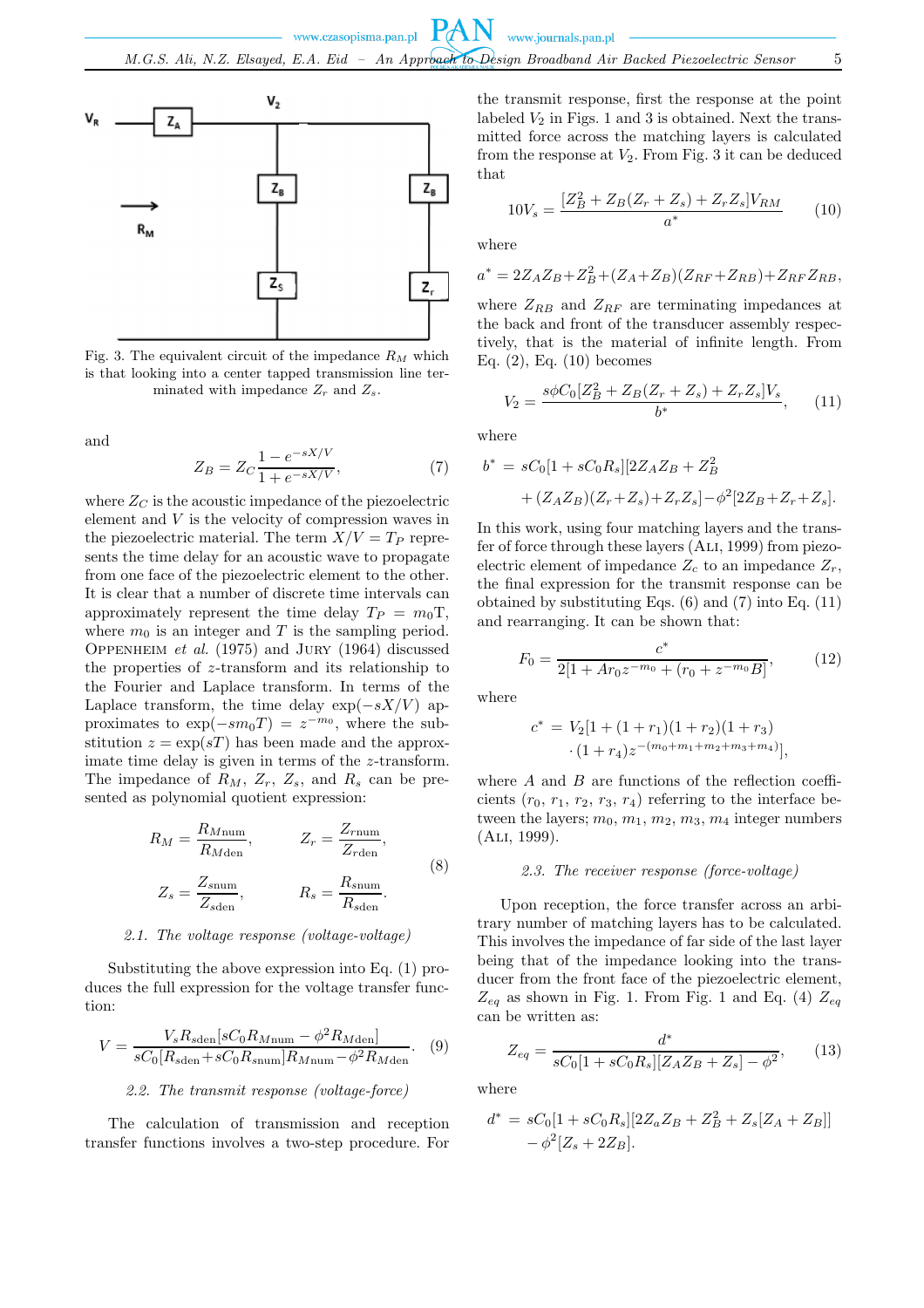Substituting Eqs.  $(6)$  and  $(7)$  into Eq.  $(13)$  and quotient form of  $Z_s$  and may be written as:

$$
Z_{eq} = \frac{Z_{eqnum}}{Z_{eqden}}.\t(14)
$$

With the reflection coefficients arranged to calculate force transfer in the opposite direction to that defined previously and the last reflection coefficient for the fourth matching layer,  $r_4$  is defined as  $r_4 = (Z_{eq} +$  $Z_1$ )/( $Z_{eq} - Z_1$ ). The response in terms of the incident force  $F_i$  can be calculated as:

$$
F_i = \frac{e^*}{a(A + r_0 B)},
$$
\n(15)

where

$$
e^* = 2F_i Z_{eqnum}(1+r_0)(1+r_1)
$$

$$
\cdot (1+r_2)(1+r_3)z^{-(m_1+m_2+m_3+m_4)}.
$$

From Fig. 1. and Fig. 2. a simplified circuit can be used to obtain the voltage  $V_M$ , as shown in Fig. 4, as a function of  $F_i'$ . In this figure Rs is given by Eq. (4) and using Eq. (3) the force-voltage transfer function can be written as

$$
V = \frac{F_i's\phi C_0 R_{\text{num}} (1 - z^{-m_0}) \cdot f^*}{Z_{eq\text{num}}},
$$
 (16)

where

$$
f^* = [Z_c Z_{\text{sden}} (1 - z^{m_0}) + Z_{\text{shum}} (1 + z^{-m_0})].
$$



Fig. 4. Simplified circuit used for the calculation of  $V_M$  (Fig. 2) in terms of the force face of the piezoelectric element  $F_i'$ .

For Eqs.  $(9)$ ,  $(12)$ ,  $(15)$ , and  $(16)$  to be fully represented in terms of discrete time, a discrete approximation to the Laplace variables has to be incorporated into this expression. The transfer equation can be solved as a recursive digital filter and these equations can be easily implemented using polynomial algebra routines.

### 3. Results

The simulation is applied using typical transducer data constructed with a lead zirconate titanate (PZT-5A) piezoelectric element (Berlincourt *et al.*, 1964) with a different quarter-wave length matching layers. The transmitter response is obtained for a 10-mmdiameter pulse-echo transducer of 5 MHz center frequency and radiating into water medium. The transducer diameter (10 mm) is much greater than its thickness (0.435 mm). As a result, it fulfills the requirement of a 1D transducer model. Figure 5 shows the expected waveform of an air backed transducer when the device acts as a receiver with no matching layer. Once the impulse response is obtained, a fast Fourier transform is performed on the data. Figure 6 shows the pulseecho transducer frequency response. From this figure, it can be seen that the backing layer of air yield −3 dB bandwidth of 0.31 of the central frequency. Let us now examine changes in the performance of transducer with one, two and three quarter wavelength matching layers. Varying each of the matching layers of practical



Fig. 5. The pulse-echo transducer response with no matching layer operating into water load and air backing.



Fig. 6. Pulse-echo transducer frequency response for Fig. 5.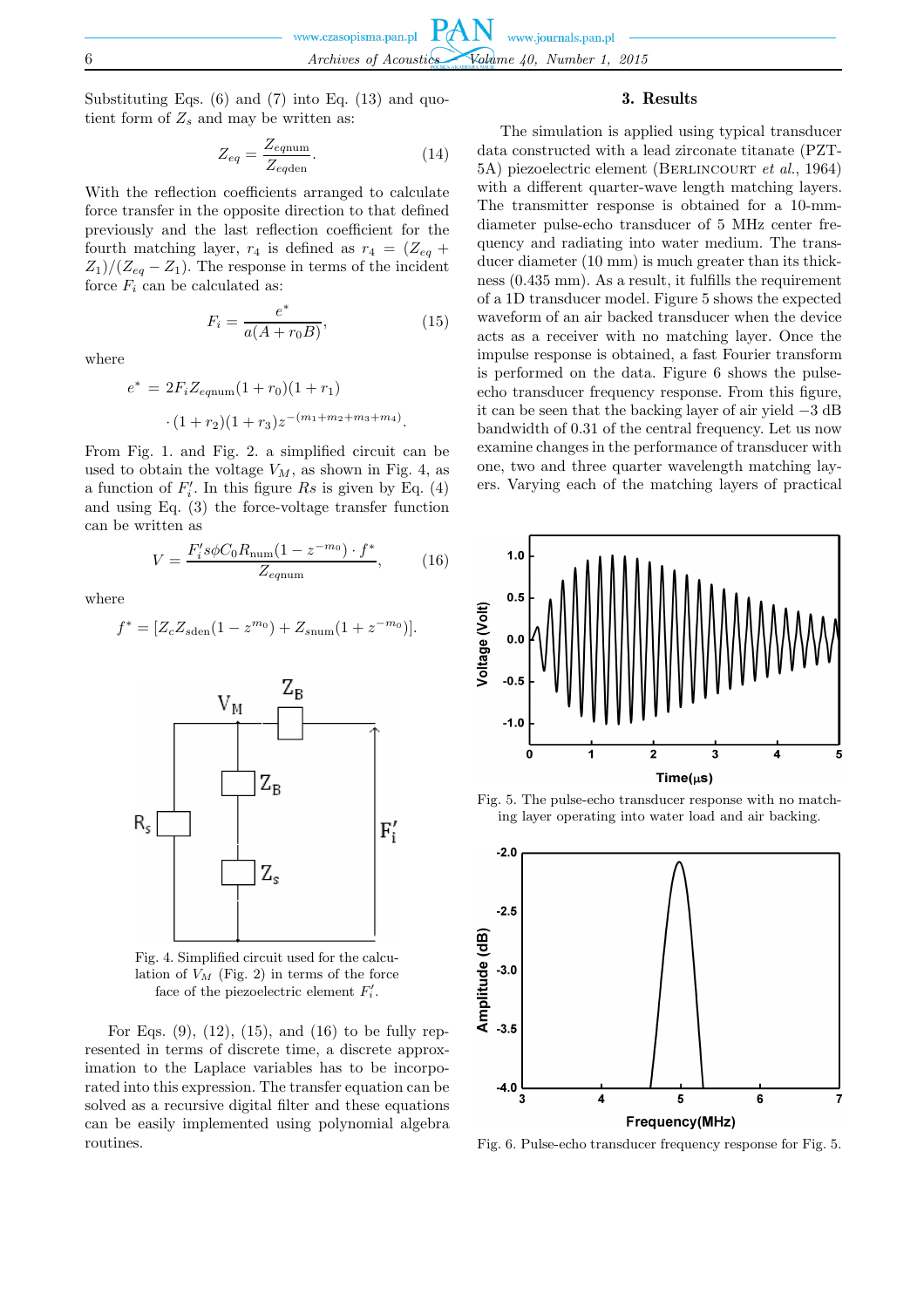materials enables us to determine the optimum combination of layers/materials that gives a wide bandwidth. The optimized impedance formula is given by (GOLL) *et al.*, 1975):

$$
\ln\left[\frac{Z_{n+1}}{Z_n}\right] = 2^{-N} \frac{N!}{(N-n)!n!} \ln\left[\frac{Z_{RF}}{Z_0}\right],\qquad(17)
$$

where  $Z_n$  is the *n*-matching layer impedance, N is the total number of matching layers,  $Z_0$  is the acoustic impedance of the piezoelectric material, and  $Z_{RF}$  is the acoustic impedance of the load medium (water). The sensitivity was defined as the maximum height of the received pulse, given in terms of volts. Using the matching layer of practical material values reported in Table 1, the sensitivity and bandwidth for the single quarter-wave length matching layer was reported in Fig. 7. It is clear that the sensitivity is maximized and duration pulse is minimized when the matching layer is Glassbeads (SOUQUET *et al.*, 1979). Table 2 shows the optimum parameters for materials used for one, two, and three matching layers. Figure 8 shows the expected waveform at the transducer terminals when the device acts as a receiver with one, two, and three matching layers of air backed transducer. Figure 9 shows the pulse-echo frequency responses for zero, one, two, and three matching layers. It is clear from this figure that the matching layers of one, two, and three layers yield  $-3$  dB bandwidths of 0.54, 1.1 and 1.4 of the center



Fig. 7. Dependence of sensitivity and duration pulse on the first matching layer.

frequency, respectively and the results are consistent with Eq. (17).

For bonding ceramics, it is common practice to use epoxy resins, such as Araldite, which has very low impedance compared with ceramics. Therefore, if the bond is insufficiently thin, there will be an impedance mismatch at the ceramic interface, causing degradation of transducer performance. Silk *et al.* (1983) showed that an Araldite bond between ceramics and a high impedance backing must have a thickness of less than

| Material for quarter<br>wave length | Sensitivity<br>[Volt] | Pulse duration<br>$ \mu s $ | Impedance $(Z)$<br>$[Kg/m^2.s] \times 10^6$ |
|-------------------------------------|-----------------------|-----------------------------|---------------------------------------------|
| Mathylplaten                        | 1.85                  | 4.9                         | 1.1                                         |
| Polystyrene                         | 2.5                   | 4.7                         | 1.3                                         |
| Polymethylmeth-acrylate             | 3.2                   | 3.14                        | 1.5                                         |
| Glassbeads and Epoxy                | 4.0                   | 2.44                        | 1.7                                         |
| Glassbeads-Epoxy [16]               | 4.2                   | 1.25                        | 1.9                                         |
| Melopas                             | 4.93                  | 2.6                         | $1.6\,$                                     |
| AL-Epoxy                            | 5.5                   | 3.1                         | 1.4                                         |
| Tungsten-araldite                   | 7.0                   | 3.89                        | 1.2                                         |
| Glass arsenic trisulphide           | 8.0                   | 4.25                        | 1.1                                         |
| Tungsten-Epoxy                      | 10.0                  | 4.5                         | 1.0                                         |

Table 1. Variety of single matching layer with pulse duration and sensitivity.

Table 2. The optimum value of single, two and three matching layers as a function of sensitivity and duration pulse.

| Material for quarter<br>wavelength |                           | Impedance $(Z)$<br>$[Kg/m^2.s] \times 10^6$ | Acoustic velocity<br>[m/s] | Pulse duration<br>$ \mu\mathrm{s} $ | Sensitivity<br>[Volt] |
|------------------------------------|---------------------------|---------------------------------------------|----------------------------|-------------------------------------|-----------------------|
| One matching layer                 | Glassbeads and Epoxy      | 4.2                                         | 2300                       | 1.25                                | 1.9                   |
| Two matching layers                | Glass arsenic trisulphide | 8.0                                         | 3000                       | 0.8                                 | 2.1                   |
|                                    | Polystyrene               | 2.5                                         | 2550                       |                                     |                       |
| Three matching layers              | Glass                     | 14.6                                        | 5943                       |                                     |                       |
|                                    | Glassbeads and Epoxy      | 4.2                                         | 1900                       | 0.7                                 | 2.4                   |
|                                    | Methyl-platen             | 1.85                                        | 970                        |                                     |                       |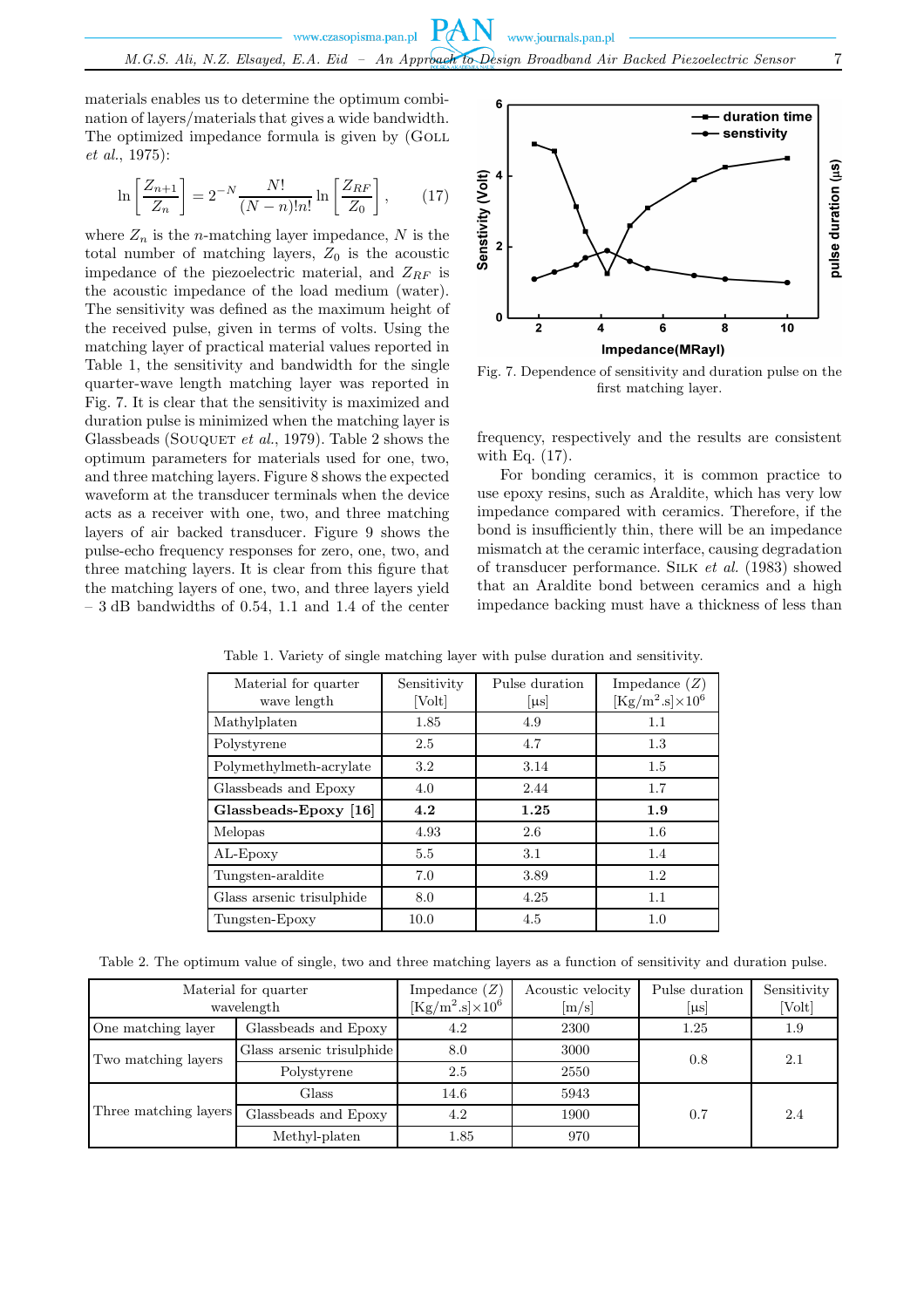

Fig. 8. The pulse-echo transducer responses with single, two and three matching layers operating into water load. These three curves are shifted to emphasize the effect on duration of the signal.



Fig. 9. Amplitude frequency spectrum for one, two and three matching layers and without matching layer.

 $\lambda/200$  to avoid adverse effects. At 5 MHz this corresponds to 10  $\mu$ m which can be used as an indication of the required bond thickness. Figure 10 shows the frequency response for three matching layers with  $10 \mu m$ bond-lines as compared to that of an idealized device with no bond materials. It can be seen that the bonding material thickness has very little effect on the frequency response. The −3 dB bandwidth drops from 1.4 to 1.3. The backing layer is required when the performance of the front matching layers is nonideal, which is often the case because of limitations in available materials. Resonance is formed by the reflection from front and back face. If reflections from the front face are zero as a result of the use of an ideal front matching layer, performance is improved because resonance cannot be formed solely from reflections from the back boundary



Fig. 10. Amplitude frequency spectrum of three matching layers with bondlines and no bondlines.

(Ali, 2000). Figure 11 shows the frequency response of the three matching layers with back matching layer of copper. The −3 dB bandwidth increases from 1.4 to 1.48.



Fig. 11. Effect of backing one layer of copper as backing with three front matching layers.

Mulholland *et al.* (2008) recorded impulse frequency response for 1 MHz probe with four matching layers as shown in Table 3. The matching layer

Table 3. Materials properties for the experimental multilayer matching scheme (Mulholland *et al.*, 2008).

| Material<br>for four matching<br>quarter wavelength | Impedance<br>$[Kg/m^2.s] \times 10^6$ | Acoustic velocity<br>[m/s] |
|-----------------------------------------------------|---------------------------------------|----------------------------|
| Soda Lime Glass                                     | 14.6                                  | 5943                       |
| Vitreous Carbon                                     | 6.7                                   | 4723                       |
| $BaSO4$ filled epoxy                                | 2.9                                   | 2592                       |
| Epoxy                                               | 21                                    | 1784                       |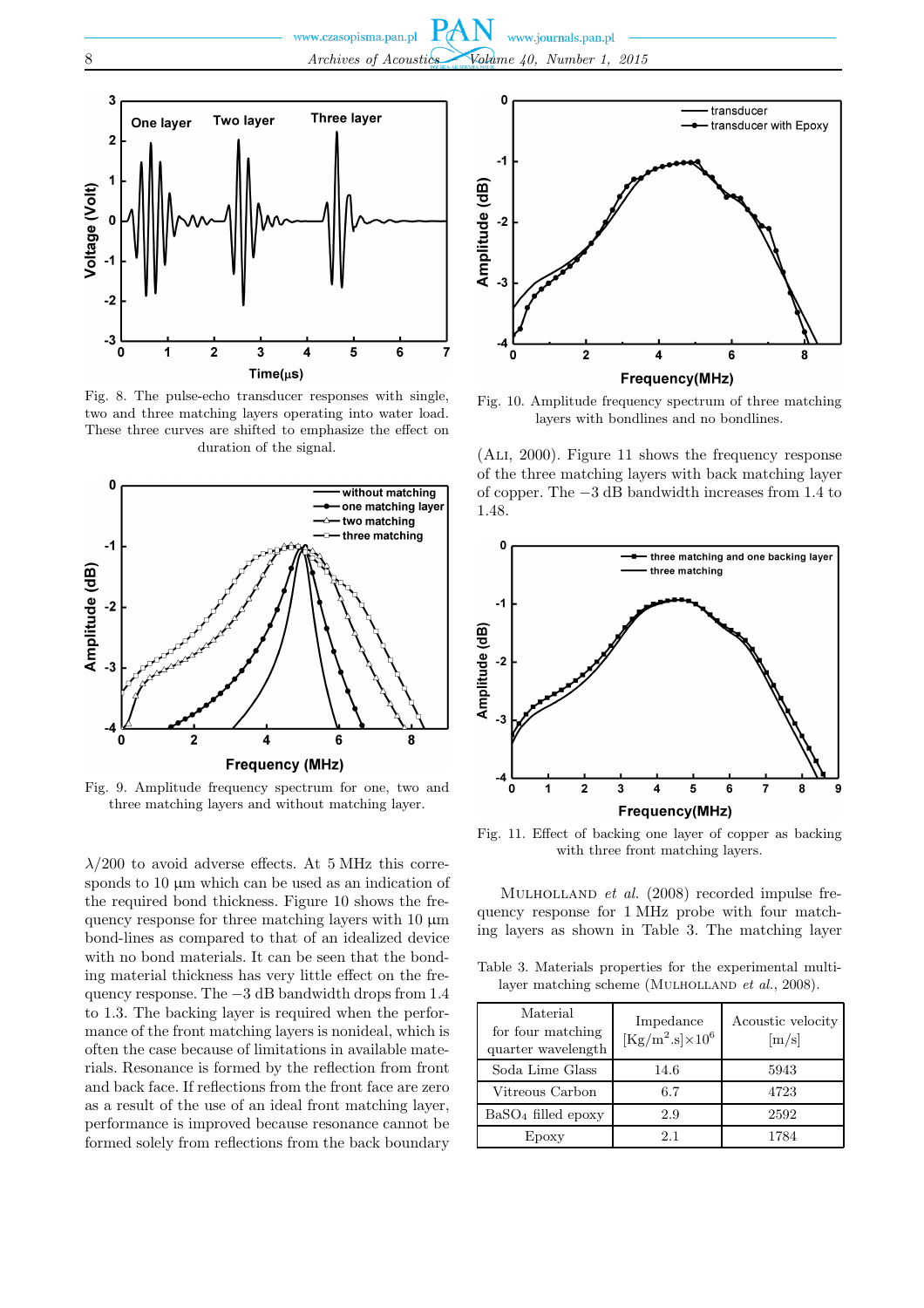

Fig. 12. Experimental transducer frequency response is compared with the proposed model.



Fig. 13. Comparison of the measured and the presented model through transmission impulse response for the four matching layers.

was then attached to the piezoelectric element and attached to a backing block material with an acoustic impedance of 8 MRayls. The pulse-echo impulse response of the transducer was measured in a water tank using a Panametrics 5052PR pulser-receiver to excite the transducer. The echo from a glass block was recorded using a digitizing oscilloscope and was converted to the frequency domain using the FFT. Figure 12 shows the experimental transducer pulse-echo impulse response in the frequency domain (Mulholland *et al.*, 2008) together with presenting modelled response. Figure 13 shows the comparison of the experimental (Mulholland *et al.*, 2008) and the presented model for four matching layers. It is clear that the predicted result is in good agreement with the published experimental data. It is clear from all of these results that calculation using the transducer equivalent circuit proposed in this paper yields an accurate analysis in the design of sensitive short response of air backed transducer.

# 4. Conclusions

A discrete time model of the thickness mode piezoelectric transducer was used to predict the influence of mechanical layers and intermediate bond lines on the impulse response. The model was obtained from the analysis of the electrical equivalent circuit of a piezoelectric device. The model was implemented directly in the time domain. The optimum acoustic characteristics of the matching layers were determined by defining a compromise between the sensitivity and the pulse duration of impulse response. The effects of bonding layers are smaller so that they do not change the resonance peak significantly. The calculated results show that the −3 dB air backed transducer bandwidth can be improved significantly by using quarter matching layers. The results presented in this paper show that the optimized model predicts measurement results of the received echo waveform and its frequency spectrum. The method has the advantage that the time